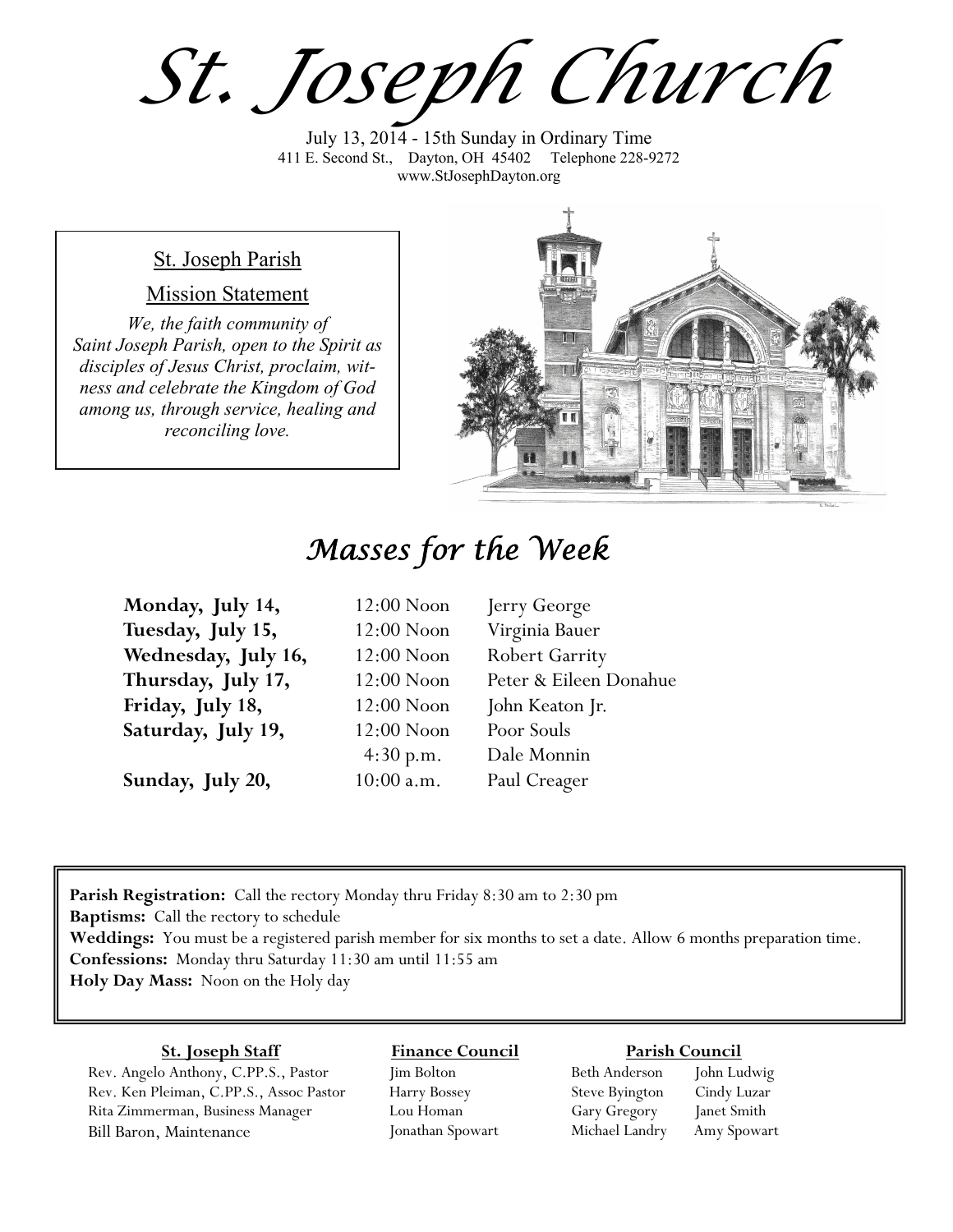

soap, shampoo, deodorant), dish soap, laundry detergent, sugar, spaghetti sauce, juices, cooking oil, instant mashed potatoes, crackers, boxed "helpers", canned fruit, peanut butter, jelly, cereal, toilet paper and paper towels. Please drop off items in the boxes in the back of

church. Thank You!

# *St. Vincent de Paul Meetings*

The Emmanuel, Holy Trinity, St. Joseph St. Vincent de Paul group will meet the first Monday of each month from 6:30-8:00 p.m. in the Emmanuel School Building. Anyone interested in joining is encouraged to attend.

## *Sanctus '14*

The Northern Network of Catholic Youth Ministers is pleased to announce Sanctus, an outdoor Christian concert experience on August 10th. This year's concert features JacobandMatthew, Ike Ndolo, and Marie Miller. Tickets are \$20 presale and \$25 at the gate and available at www.tickets.com. Food and drinks will be available for purchase. The event begins at 6:00 pm at the Spiritual Center of Maria Stein, 2365 St. Johns Road, Maria Stein, Ohio.

# *Furthering our Faith through Film*

Please join us Friday, July 25 for our next film *Pius XII: Under the Roman Sky.* This powerful movie details the heroic efforts of Pope Pius XII to save the Jews of Rome after the Nazi occupation of Rome in 1943. We will meet in the school cafeteria at 1:00 pm and a light lunch will be served. As always, everyone is welcome. If you have any questions, please call Bobby at 435-4858. We hope to see you there.

### **Financial Information**

Collection for July 6th \$6399.00 Charity \$433.00

**Thank You!** 

# *Prayer List*

 *Please keep the following people in your prayers. Please call the rectory if you would like someone added to the prayer list.* 

*Patricia Bornhorst Brittany Keirns Greg Bowers Robert Garrity Susan Busch Randy Kramer Pamela Cabrera Bill Lauber Fran & Al Dabrowski Chris Luehrs Nancy Dolan Lindsey Luehrs George Dopf Milo Nickles Rachel Dudley Helen Moore Earl Evans Jr Joe Moretto Mary Fiste Robert Morris Joseph Franchina Clara Osman Darrel Francis Anna Pole Gail Gaeth Stephanie Potter Clara Garza Thomas Pluckett Richard Gill Isaiah Ramsey Dorothy Grant Tony Riggs Jim Hanerty Ed Sullivan Bennett Hart* **Betty Wenzel** *Marie Henry*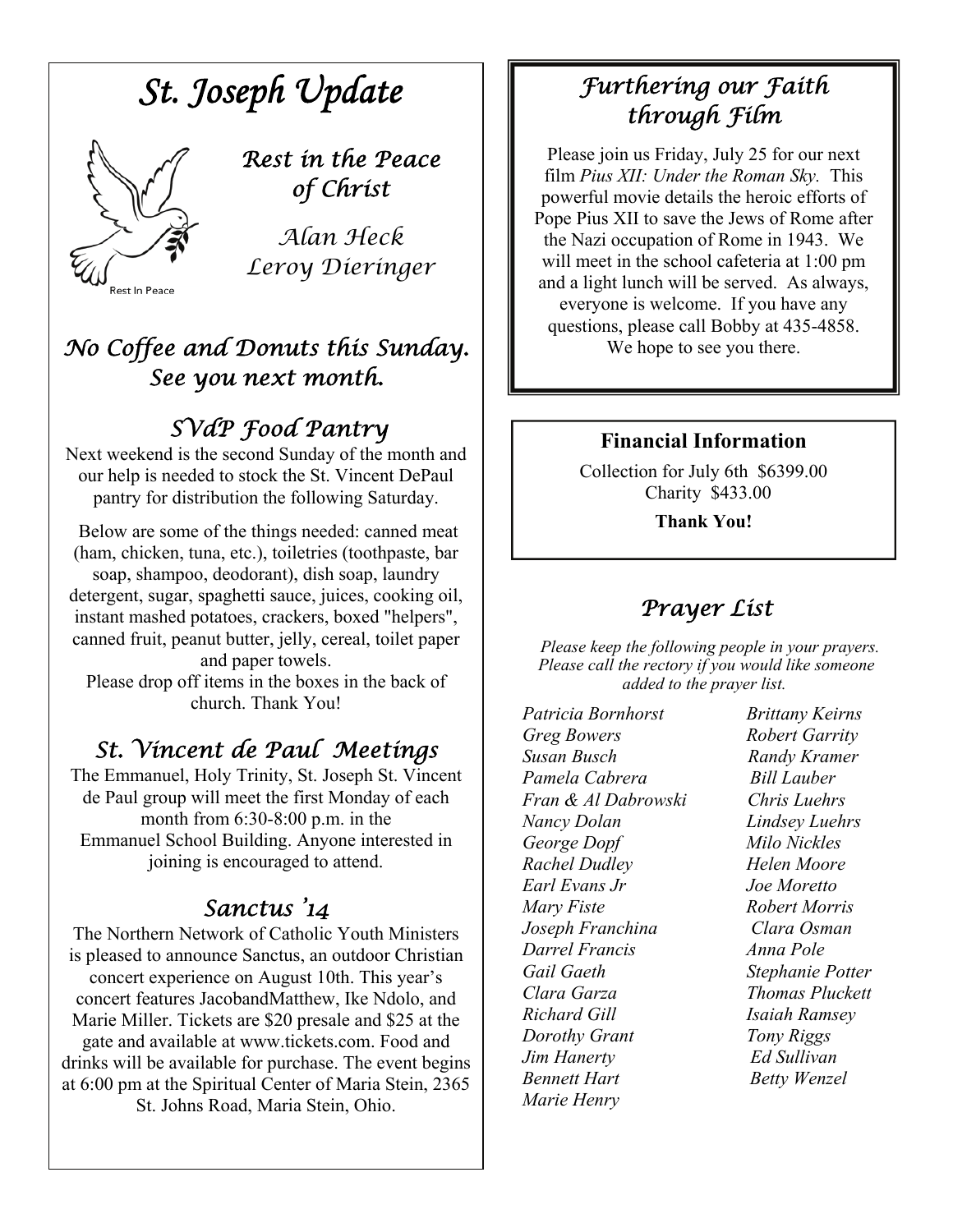# *Pastor's Corner*

When we think of a farmer planting a field we probably picture a big John Deere tractor moving through the field plowing and planting in calculated & cultivated rows. After hearing today's gospel you might have thought to yourself, "That farmer Jesus spoke of was pretty sloppy when planting his seeds!" The experience Jesus had of farming was very different from what we see today. A farmer in the time of Jesus would walk through an unplowed field and generously scatter seed far and wide—anticipating problems such as birds, stones and weeds. Once sown, the seed would be plowed under and the farmer would await the yield.

In this and other parables used by Jesus we can see that there is no one answer that will explain the mes‐ sage of a parable. By their nature, parables are open-ended and can be interpreted in any number of ways. Today's parable is a good example of this method of teaching. If our focus is on the sower in the parable our thoughts turn to God who generously sows seeds in every type of ground; His living Word is given for all to hear and take to heart. If our focus is on the seed in the parable then our thoughts turn to the faithfulness of God. We can trust that the seed God plants will fulfill the mission it was given to do. If our focus is on the harvest we begin to worry that there will not be a good harvest because of the birds and rocks and weeds, and yet, in the end there is an overwhelming abundance of grain produced. God's Word will bring forth fruit providing a miraculous harvest. If our focus is on the soil, then our thoughts turn to the type of environment that we are preparing in our hearts to receive the Word of God.

Taking a closer look at the action of the farmer we can see that he scattered the seed far and wide in hopes that at least some would grow. In the same way God generously scatters the seeds of his love in hopes that they will take root in any heart that receives it. Jesus didn't come for just one group of people—Jesus came to save all people. His love is not calculated or restricted. Rather, through the heart of Jesus, we come to see that God's love is generous, overflowing and extravagant, it does not return void.

When we see ourselves as the farmer in today's parable we have accepted the call to be disciples and missionaries. We are to be people of faith sowing seeds of God's love generously; hearing the call to be the hands of Christ, to be his voice, his ears and his heart. There was once a Monk who was walking along the street and he came upon a poorly dressed woman and her child, both homeless & hungry. The Monk became angry and cried out to God: "How can you allow this to happen?" "Why aren't you doing something about this suffering?" God was silent for a while and then said: "I did do something about it…I made you."

You and I are called to sow seeds of generosity and compassion in lives that are rocked with poverty, sickness and sorrow. We are called to sow seeds which proclaim dignity & respect for all life to a world chok‐ ing upon the weeds of violence, apathy and selfishness. We will never know when our generous sowing of the seeds of faith will mean the difference between life or death for someone in need. Sometimes, even in the poorest of conditions, a seed will take root and grow like the seed that sprouts and grows in the crack of the sidewalk. When God's Word is able to overcome the obstacles of fear, indifference, dis‐ tractions, pride or the need to be in control then God will provide an abundant harvest. Through God's covenant of love sealed in the Precious Blood of Jesus we can trust that God's Word will not return to the Lord void; it will achieve the end for which it was sent.

Fr. Angelo